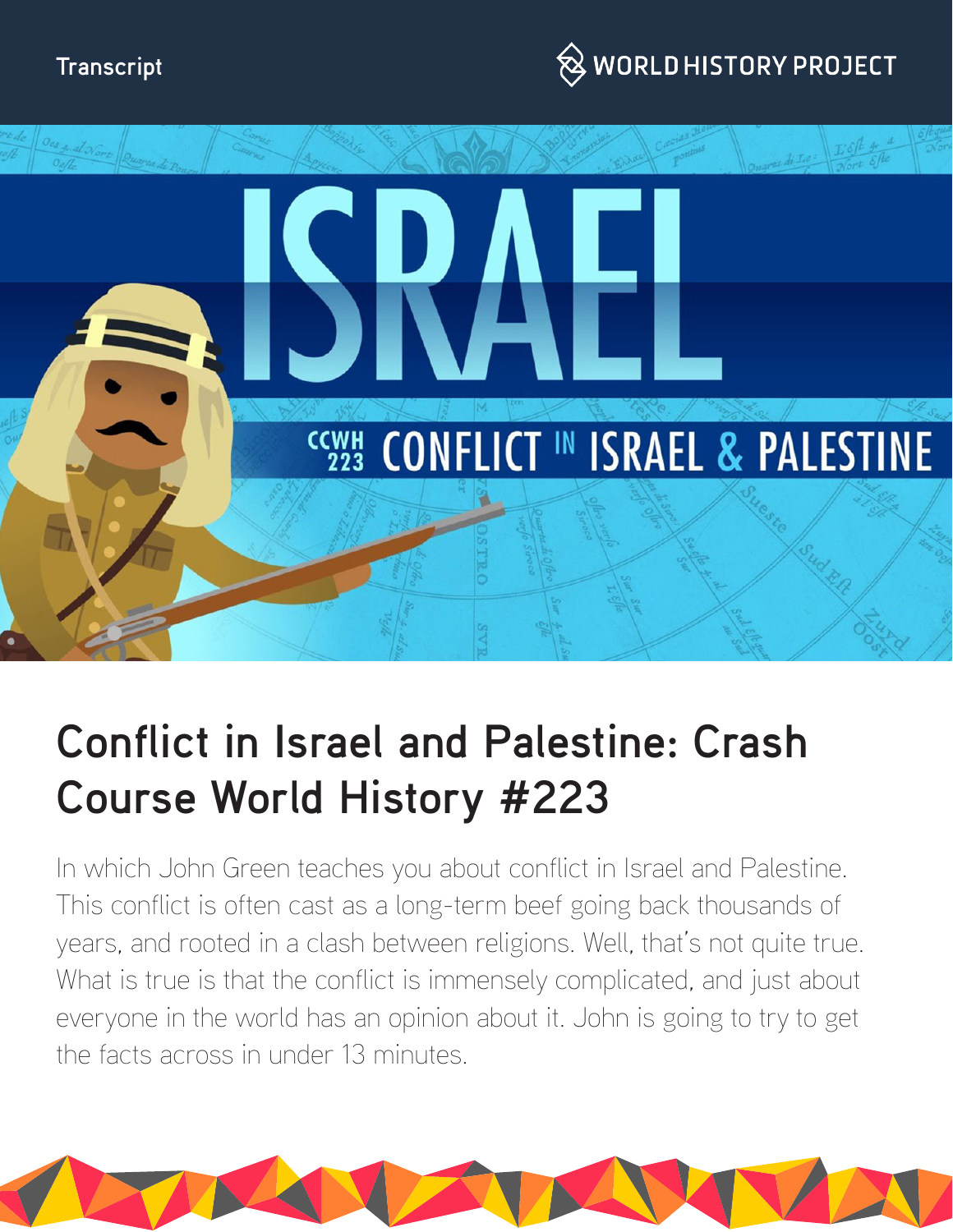

#### **00:01**

*John Green as his younger self*

*Present John Green*

*Photo of war – soldiers running on a beach*

*Religious paintings depict Abraham's sons and a fast*

*CCWH theme music plays*

#### **01:02**

*Image of the Ottoman Empire; photographs of people in Ottoman Palestine*

# **01:42**

*Animated map zooms in on the Austro-Hungarian empire*

> *Colorized image of Theodor Herzl*

## **02:10**

*Animation of a secular-Jewish family; they imagine Israel animated map shows Palestine as part of the Ottoman Empire British officials point to a map split between Britain (Sudan, Egypt, Jordan, Palestine) and France (Syria, Lebanon)*

Hi, I'm John Green, this is Crash Course World History, and today, we're going to talk about Israel and Palestine, hopefully, without a flame war.

Yeah, yeah big ask, Mr. Green, I mean, that fight goes back thousands and thousands of years.

Except, thousands of years ago, there wasn't an Islam yet, so, yeah, no. Also, let me submit that very little of this conflict between Israel and Palestine over the last several decades has been about, like, theological differences between Islam and Judaism. No one's arguing about whether the most important prophets descended from Abraham's son Isaac or his son Ishmael, right? It's not about whether to fast during Yom Kippur or Ramadan. It's about land. Portraying the conflict as eternal or as religious makes it feel intractable in a way that, frankly, it isn't. So instead, let's begin, as most historians do, in the late 19th century. And instead of talking about religion, let's follow the lead of historians like James Gelvin and discuss competing nationalisms.

Okay, so in the late 19th century, the Ottoman Empire ruled over what we now know as Palestine. The population there, according to Ottoman records from 1878, was 87% Muslim, ten percent Christian, and three percent Jewish. Everybody spoke Arabic as the daily language and in Jerusalem the religious populations were roughly equal. To give you a sense of life in Ottoman Palestine, an Arab Orthodox Christian musician named Wasif Jawhariyyeh grew up in Jerusalem in the first decade of the 20th century learning the Quran in school and celebrating both Passover and Eid with his Jewish and Muslim neighbors. Ottoman Palestine was, in short, a place in which people of different religious faiths lived peacefully together.

All right, let's go to the Thought Bubble. The late 19th century was the golden age of nationalism in Europe, and no place was crazier than the Hapsburg Austro-Hungarian Empire in which at least ten different nations all wanted their own state. And in that hyper-nationalistic empire lived a Jewish journalist named Theodor Herzl who had hoped that Jews could assimilate into European nations but soon became convinced that the Jewish people needed to leave Europe and settle in their own state. The concept of Jewish nationalism came to be known as Zionism.

It's important to keep in mind that most Zionists were secular Jews, so they imagined Israel as a state for Jews more than a Jewish state. In 1917 the British government, hoping to gain the support of Jewish people, issued the Balfour Declaration, promising "The establishment in Palestine of a national home for the Jewish people," a bold promise considering that Palestine was still technically Ottoman, as they hadn't yet lost World War I. Of course, they would soon, but it turned out that the British were over-promisers when it came to Palestine, because a year before the Balfour Declaration, the British had secretly promised the French that they would divide up the Arab territories and the Brits would keep Palestine. Furthermore, in 1915, other British officials had promised the ruler of Mecca, Sharif Hussein, that he would rule over an Arab state including Palestine if he led an Arab revolt against Ottoman rule, which Hussein promptly did, so

2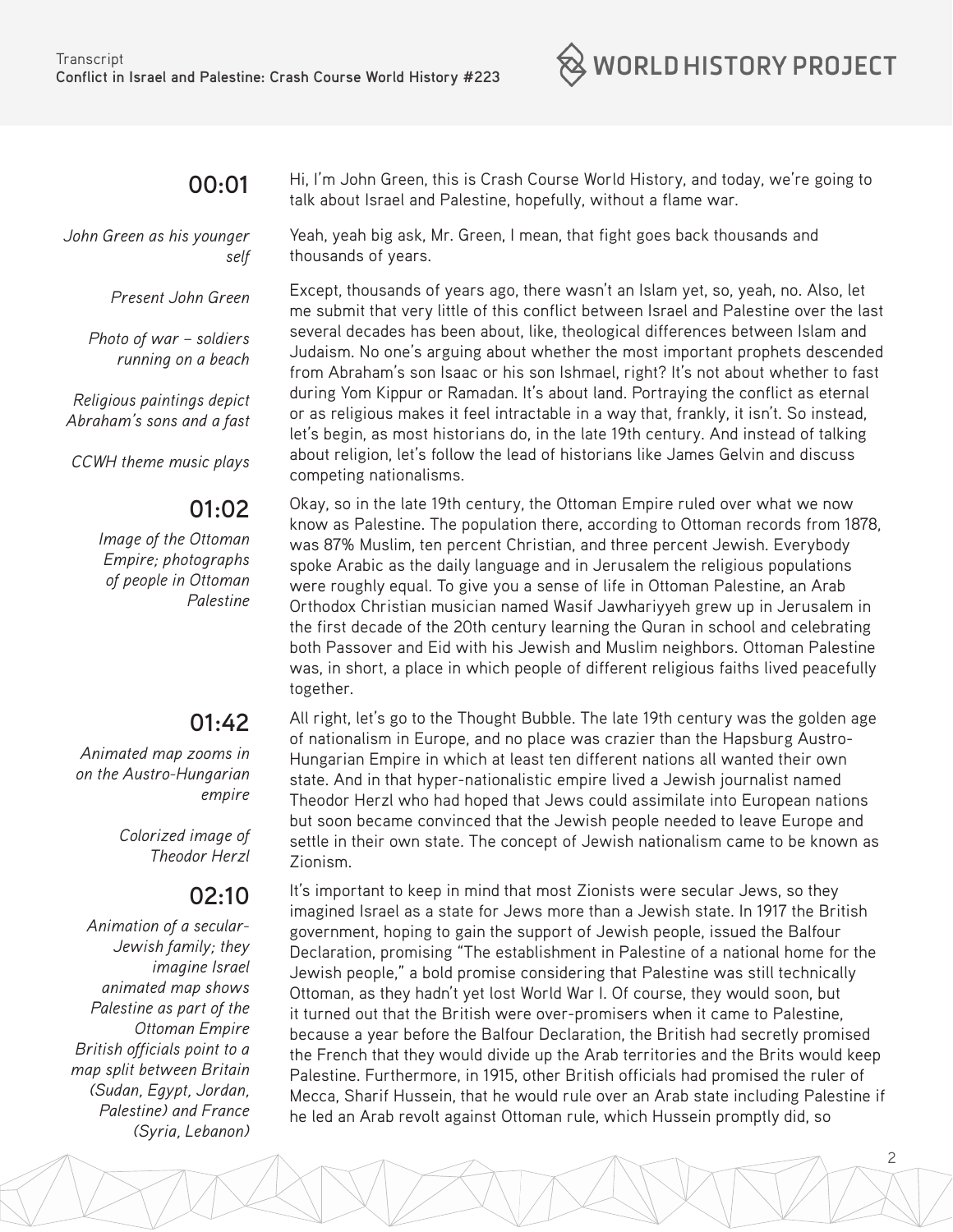

**03:07** 

*Photographs of British people in Palestine* basically the Brits had promised Palestine to the Meccans, to themselves, and to the Zionists. What could go wrong? Thanks, Thought Bubble.

So shortly after the end of the war, the British established a colony in Palestine, with the idea that they'd rule until the Palestinians were ready to govern themselves, at which point the people living in Palestine were like, "Well, now seems good," and the British were like, "Yeah, but maybe not just yet." Meanwhile, the British established separate institutions for Christians, Jews, and Muslims, making it difficult for Palestinian Christians and Muslims to cooperate and easier for the British to "divide and rule" the inhabitants of Palestine. Again, what could go wrong?

*Scrolling text* Meanwhile, the British did attempt to honor the Balfour Declaration's promise to "facilitate Jewish immigration under suitable conditions." Between 1920 and 1939, the Jewish population of Palestine increased by over 320,000 people. In fact, by 1938, Jews were just under 30% of the population of Palestine. And the growing Jewish population focused on purchasing land from absentee non-Palestinian Arab landowners and then evicting Palestinian farmers who were living and working there. By controlling both the land and the labor, they hoped to establish a more secure community within Palestine, but of course, these practices heightened tensions between Jewish people and Arab Palestinians during the 1920s and the 1930s.

#### **04:16**

*Photographs of destruction caused by the Palestinian revolt*

*A mob of angry Zionists*

## **05:14**

*Animated map shows the partition plan (which shows the Palestinian and Jewish states overlapping)*

> *Photographs of soldiers and destruction in the Arab-Israeli war*

Along the way, Palestinian Arabs began to think of themselves as the Palestinian nation, and that growing sense of nationalism erupted in 1936, when the Palestinians revolted against the British. With the help of Jewish militias, the British brutally suppressed the Palestinian revolt, but in the aftermath, the British issued a white paper limiting Jewish immigration to Palestine and calling for the establishment of a joint Arab and Jewish state in Palestine within ten years. This managed to leave no one happy. The Zionists were angry at Britain for limiting Jewish immigration at a time when Jews particularly needed to leave Europe, and the Arab Palestinians were unhappy about the prospect of waiting ten years for a state.

And then came World War II, which was actually quite a peaceful time in Palestine. But then it ended, and tensions resumed, and the British realized that colonies like Palestine were far more trouble than they were worth, so they handed the issue of Palestine over to the newly created United Nations. They were like, "Oh, hey there, United Nations. For your first problem..."

So in November of 1947, the United Nations voted to partition Palestine into separate Palestinian and Jewish states. The Partition Plan called for two states roughly equal in size, but the borders looked like a jigsaw puzzle. I mean, you do not look at this map and think, "Yeah, that's going to work."

Sure enough, it didn't, and soon after the plan was announced, the cleverly named 1948 Arab-Israeli War broke out, with Israel on the one side and the Palestinians and many Arab states on the other. The Israelis won, and when an armistice was signed in 1949, Israel occupied a third more land than they would have had under the UN proposal. Meanwhile, Jordan controlled and later annexed the West Bank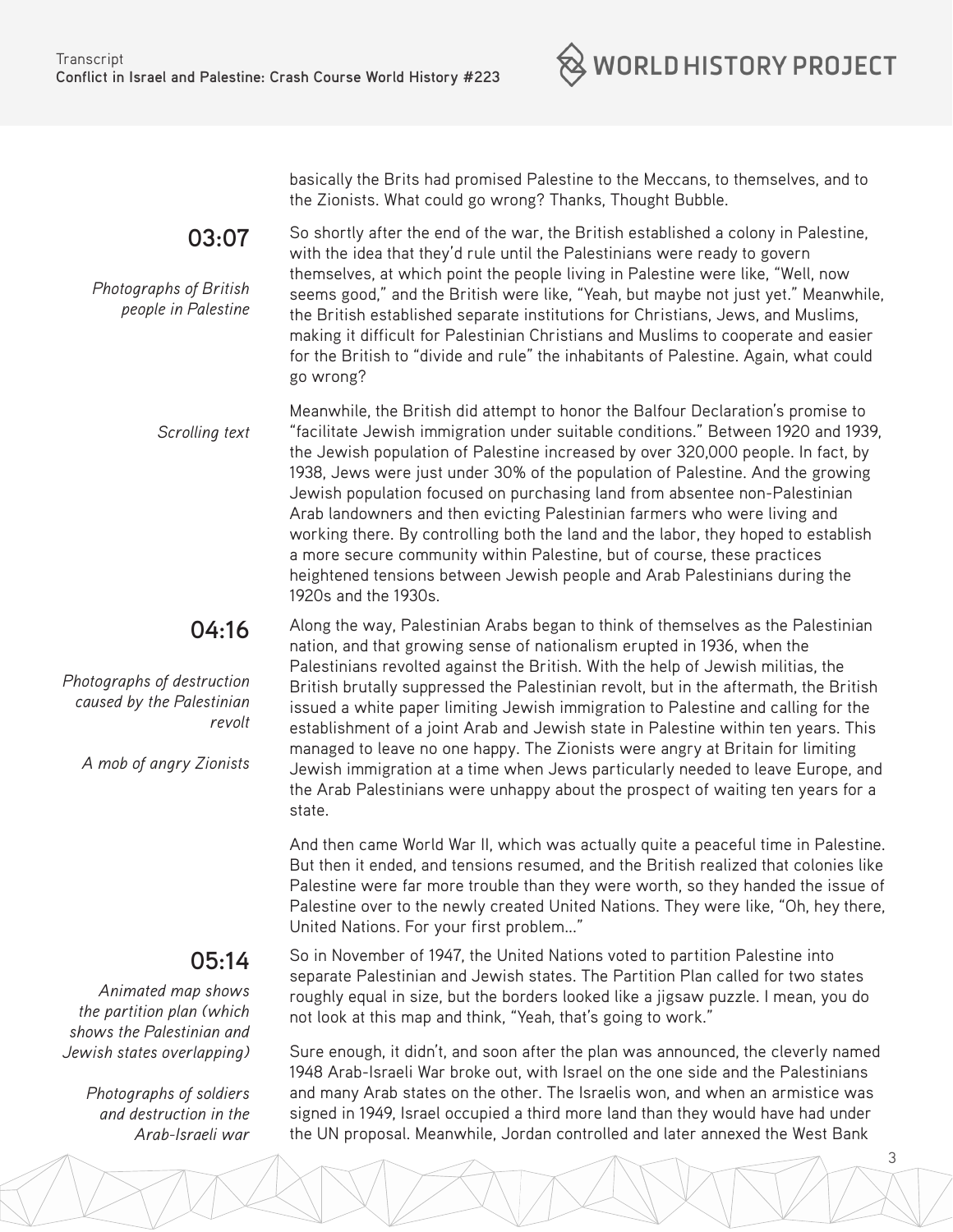

**06:09** 

*Photograph of men sitting in a military tank*

*The animated map first shows the original partition; then shows the Israeli takeover* 

## **06:48**

*Photograph of Arab soldiers holding guns*

*A black-and-white photo of a Jewish settlement*

# **07:47**

*A photograph of an explosion in a city; a cop points a gun at protesters*

**08:16**

*Photograph of traveling refugees*  and the Old City of Jerusalem, and Egypt controlled the Gaza Strip. Over 700,000 Palestinians fled their homes and became refugees in the surrounding Arab counties. To Israelis, this war was the beginning of their nation; to the Palestinians, it was the nakba, the catastrophe, as they became stateless.

Over the next 18 years, nothing changed territorially, and then, in 1967, Israel and several Arab states went to war again. It was called the Six Days War because get this—it lasted six days. Israel won, and then gained control over the West Bank, the Gaza Strip, the Sinai Peninsula, and the Golan Heights. So the 1947 proposal looked like this; by 1967, things looked like this. Then the U.N. passed Resolution 242—man, they are good at naming resolutions—which outlined a basic framework for achieving peace, including Israel withdrawing from the territory acquired in the war, and all participants recognizing the rights of both a Palestinian and an Israeli state to exist. This of course did not happen.

 After the war, the broader Israeli-Arab conflict morphed into a more specific Israeli-Palestinian conflict, and this is a nice moment to note that not all Muslims are Arabs, not all Arabs are Palestinians, and not all Palestinians are Muslims. Like, there's a significant Christian minority of Palestinians, for instance. "Palestinian" is a word used to describe the ethnic identity of those who have historically lived in Palestine.

There were, for instance, lots of Christians in the Palestinian Liberation Organization, or PLO, formed in 1964 and led by Yasser Arafat. The PLO oversaw guerrilla groups that attacked civilians, but also used nonviolent approaches to try to achieve a Palestinian state, and meanwhile, the Israeli government began to establish Jewish settlements in what had been Palestinian territory, including East Jerusalem, the West Bank, and the Gaza Strip. There are now over 350,000 Jewish settlers in the West Bank, and over 200,000 in East Jerusalem, and these settlements are illegal, according to international law, but Israel counters by saying that they aren't really illegal because Palestine isn't really a state.

By the late 1980s, Palestinians launched the first intifada, which literally means "shaking off." And this began with, like, boycotts of Israeli products and services and refusing to pay Israeli taxes, but when the Israeli armed forces cracked down on protesters, violence ensued. And the first intifada also saw the founding of Hamas, which launched the first suicide bombing against Israel in 1993. Hamas gained support partly because of its militancy, but mostly because of its social welfare projects in Gaza. It built and staffed schools, mosques, and clinics.

The most important legacy of the First Intifada was the emergence of peace talks between Palestinians and Israelis. This led to the Oslo Accords, and a peace process based on our old friend, United Nations Security Council Resolution 242. But there were a lot of issues to resolve. I mean, putting aside the question of, like, how to make two states that don't look like a jigsaw puzzle, there was the question of the Jewish settlement and the right for Palestinian refugees and their descendants to return to Palestine; water rights, which are a big deal in that part of the world, and so on—it's very complicated.

4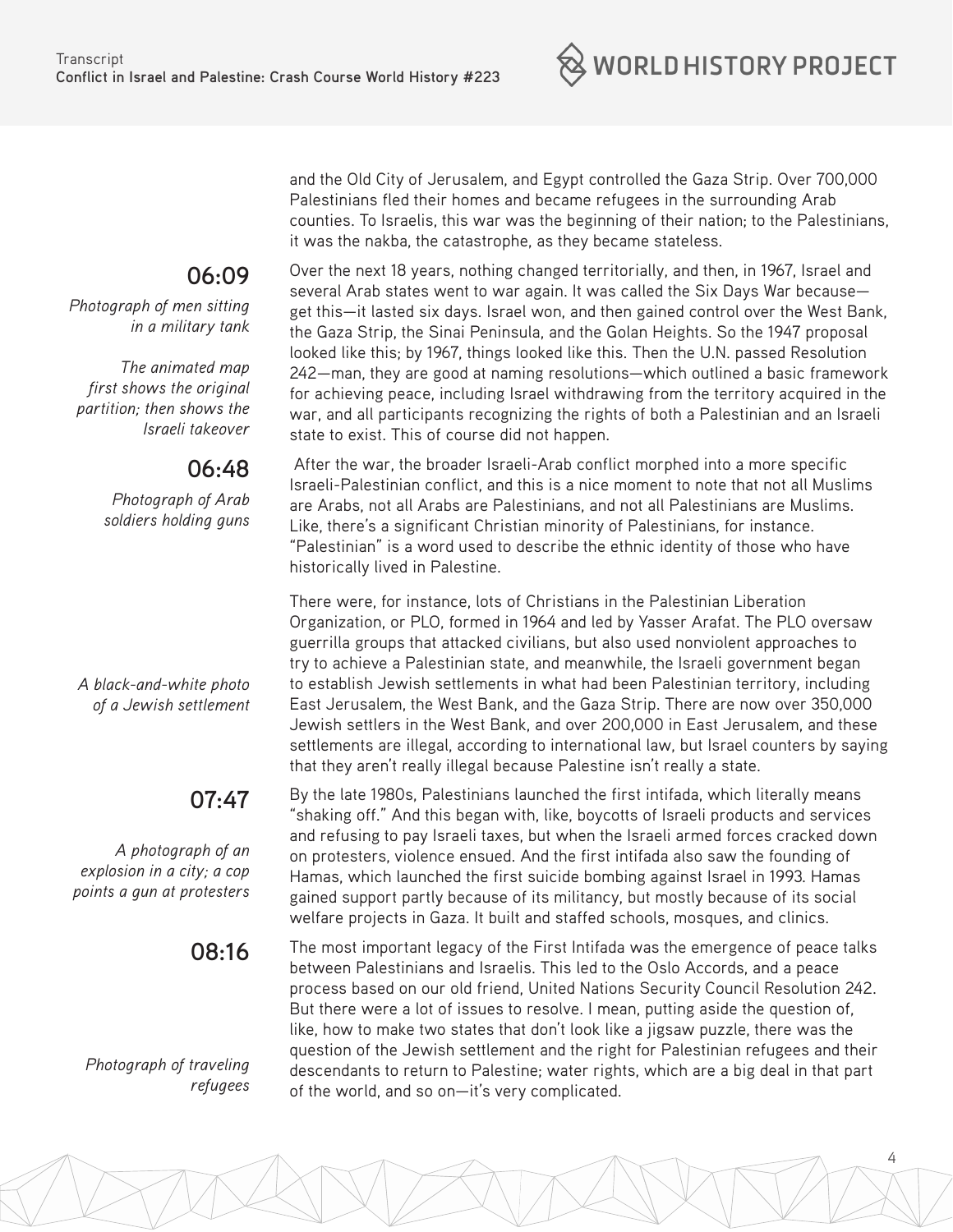$\otimes$  world history project

*Three animated presidents pop out of the globe. One* 

## **08:54**

*Colorized photograph of Ehud Barak*

*Photo of Clinton laughing with Yeltsin*

**09:40**

*Birds-eye views of the Al-Aqsa Mosque, the Kaaba, and the Prophet's Mosque*

*Photo of guards holding large guns*

# **10:33**

*Photos of continued fighting between Israel and Palestine: a bombed building, civilians fleeing armed guards, a young boy is surrounded by armed guards*

#### **11:12**

*Modern day photo of a protest in Palestine*

*holds a saxophone.* So then came the Clinton talks. Oh, it's time for the Open Letter. But first, let's see what's inside of the globe. Oh, look, it's a collection of philandering American presidents.

> An open letter to Bill Clinton. Hey, Bill, so your talks probably came closer than any other time in recent history to an actual peace deal between the Israelis and the Palestinians. Israeli prime minister Ehud Barak was willing to give up more land currently claimed by Israel than at any other time in the past; even Yasser Arafat was surprised. Although not all the questions got addressed, you were definitely closing in on something. But in the end, it didn't happen, and since then—not to criticize you—things have gotten kind of worse and worse and worse. Worst of all, that was your big legacy moment. Now all you've got is the conflict in Northern Ireland getting resolved while you were president. In short, it could have been amazing, but instead it was kind of... meh. Kind of like your presidency, actually. At least you'll always have those vodkas-soaked hugs with Boris Yeltsin to look back on. Best wishes, John Green.

> So the Clinton talks failed; Ehud Barak's government was undermined, and then, in September of 2000, prime minister candidate Ariel Sharon led a group of 1,000 armed guards to the Temple Mount in the Old City of Jerusalem. To Muslims, this is known as the Al-Aqsa Mosque, and it's the third-holiest site in Islam, behind only the Kaaba in Mecca and the Prophet's Mosque in Medina. And it's the holiest site in Judaism, so in short, it's a pretty touchy place to march to with 1,000 armed guards. So the events sparked a massive protest, which eventually led to the much more violent Second Intifada, in which more than 3,000 Palestinians and 1,000 Israelis were eventually killed. In 2002, the Israelis, claiming to act in defense of civilians, began construction of a wall around the West Bank, but instead of following the borders established after the 1967 war, the barrier was built to include many Israeli settlements on the Israeli side. To Israelis, that was about self-defense; to Palestinians, it was an illegal land grab.

Then, in 2005, Yasser Arafat died, and in an election shortly thereafter, Hamas won a majority of the parliamentary seats. Since then, Hamas and the Palestinian Authority have sort of divided how to govern Palestine, and it's also sort of been poorly governed. In the past ten years, Hamas has frequently launched rocket attacks into Israel; Israel has responded with extended and extremely violent invasions of Palestinian territory that have seen thousands of Palestinians killed, many of them militants, but also many not. Both parties claim to be responding to the provocations of the other, but much of the conflict reflects the consistent failure on all sides to understand the legitimacy of the other's narrative.

To Palestine, the Palestinian people have been denied a state not just since the formation of Israel, but also for decades before that, and now they live under what amounts to a military occupation. And that's all true. To Israel, the Jewish people clearly need a homeland, which the United Nations established. And they certainly aren't the first nation-state to consolidate and increase their territory via military victory. And they need to protect their nation against the many active threats made

5